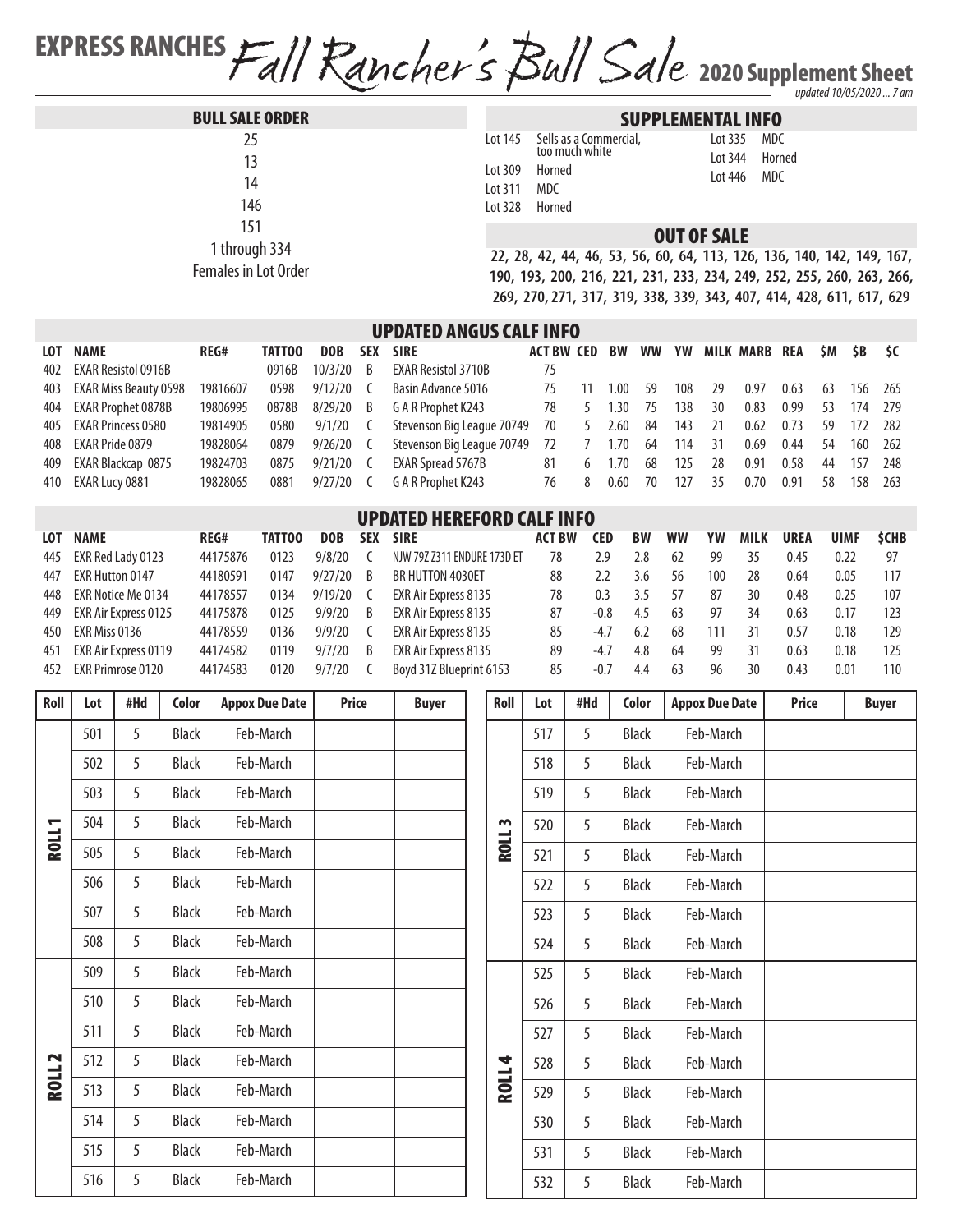| Roll          | Lot | #Hd | Color      | <b>Appox Due Date</b> | <b>Price</b> | <b>Buyer</b> |
|---------------|-----|-----|------------|-----------------------|--------------|--------------|
|               | 533 | 5   | <b>BWF</b> | Feb-March             |              |              |
| <b>ROLL 5</b> | 534 | 5   | <b>BWF</b> | Feb-March             |              |              |
|               | 535 | 5   | <b>BWF</b> | Feb-March             |              |              |
|               | 536 | 5   | <b>BWF</b> | March-April           |              |              |

| Lot | Age            | <b>Calf Sex / Comments</b> | <b>Price</b> | <b>Buyer</b> |
|-----|----------------|----------------------------|--------------|--------------|
| 601 | 5              | Heifer                     |              |              |
| 602 | 5              | <b>Bull / BWF Cow</b>      |              |              |
| 603 | 5              | Heifer                     |              |              |
| 604 | 6              | Heifer                     |              |              |
| 605 | 6              | Heifer                     |              |              |
| 606 | 6              | Heifer                     |              |              |
| 607 | 6              | Bull                       |              |              |
| 608 | 6              | Bull                       |              |              |
| 609 | 5              | Heifer                     |              |              |
| 610 | 6              | <b>Heavy Bred</b>          |              |              |
| 612 | 6              | Heifer                     |              |              |
| 613 | 6              | Bull                       |              |              |
| 614 | 6              | Bull                       |              |              |
| 615 | $\overline{7}$ | Heifer                     |              |              |
| 616 | $\overline{7}$ | Bull                       |              |              |
| 618 | $\overline{7}$ | Heifer                     |              |              |
| 619 | $\overline{7}$ | Heifer                     |              |              |
| 620 | $\overline{7}$ | Bull                       |              |              |
| 621 | $\overline{7}$ | <b>Heavy Bred</b>          |              |              |
| 622 | $\overline{7}$ | Bull                       |              |              |
| 623 | $\overline{7}$ | Heifer                     |              |              |
| 624 | $\overline{7}$ | Heifer                     |              |              |
| 625 | $\overline{7}$ | Bull                       |              |              |
| 626 | $\overline{7}$ | Heifer                     |              |              |
| 627 | $\overline{7}$ | Heifer                     |              |              |

| Lot | Age | <b>Calf Sex / Comments</b> | <b>Price</b> | <b>Buyer</b> |
|-----|-----|----------------------------|--------------|--------------|
| 628 | 8   | Heifer                     |              |              |
| 630 | 8   | Heifer                     |              |              |
| 631 | 8   | Heifer                     |              |              |
| 632 | 8   | Bull                       |              |              |
| 633 | 9   | Heifer                     |              |              |
| 634 | 9   | Bull                       |              |              |
| 635 | 9   | Bull                       |              |              |
| 636 | 9   | Heifer / BWF Cow           |              |              |
| 637 | 9   | Heifer                     |              |              |

| Lot | Age    | <b>Price</b> | <b>Buyer</b> |
|-----|--------|--------------|--------------|
| 651 | 5&6    |              |              |
| 652 | 5 & 6  |              |              |
| 653 | 5&6    |              |              |
| 654 | 5 & 6  |              |              |
| 655 | 5 & 6  |              |              |
| 656 | 5 & 6  |              |              |
| 657 | 8 & 9  |              |              |
| 658 | 8 & 9  |              |              |
| 659 | 8 & 9  |              |              |
| 660 | 8 & 9  |              |              |
| 661 | 8 & 9  |              |              |
| 662 | 9      |              |              |
| 663 | 9      |              |              |
| 664 | 9      |              |              |
| 665 | 9      |              |              |
| 666 | 9 & 10 |              |              |
| 667 | 9 & 10 |              |              |
| 668 | 9 & 10 |              |              |
| 669 | 9 & 10 |              |              |

Thank You

**for making Express Ranches your Angus & Hereford Source**